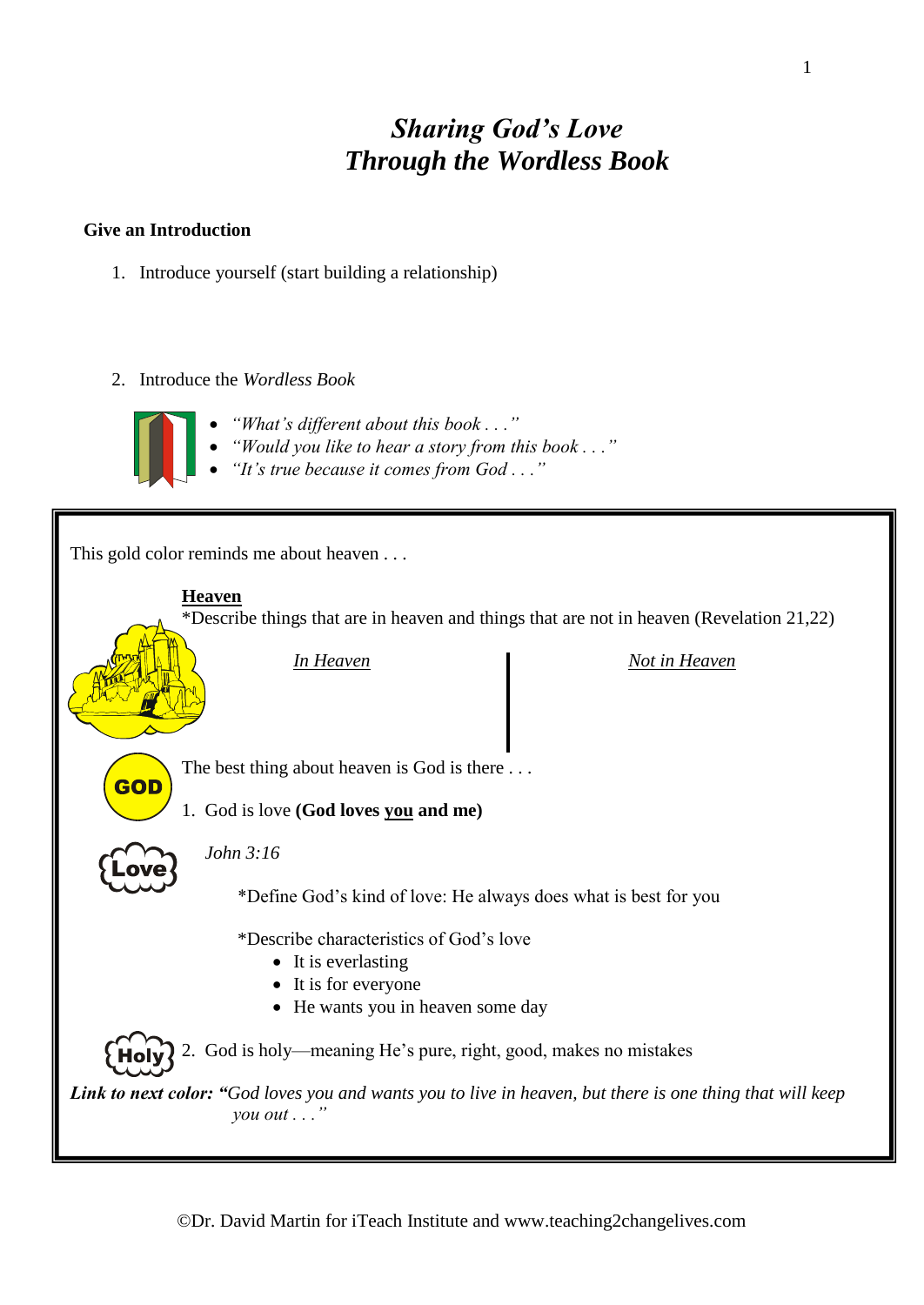# **The Dark Page**

| This dark color reminds me of what will keep you out of heaven-Sin! |                                                                                                                                                               |  |  |  |
|---------------------------------------------------------------------|---------------------------------------------------------------------------------------------------------------------------------------------------------------|--|--|--|
|                                                                     | Define sin:                                                                                                                                                   |  |  |  |
|                                                                     | All have sinned (you and I have sinned)                                                                                                                       |  |  |  |
|                                                                     | Romans 3:23                                                                                                                                                   |  |  |  |
|                                                                     |                                                                                                                                                               |  |  |  |
|                                                                     | Give specific examples appropriate to the age of the child:                                                                                                   |  |  |  |
|                                                                     |                                                                                                                                                               |  |  |  |
|                                                                     |                                                                                                                                                               |  |  |  |
|                                                                     |                                                                                                                                                               |  |  |  |
|                                                                     | A holy God must punish sin. The punishment for sin is death (separation from<br>God forever)                                                                  |  |  |  |
|                                                                     | Link to next color: "You deserve to be punished for your sins forever, but this next page reminds<br>me of what God did so you would not have to be punished" |  |  |  |
|                                                                     |                                                                                                                                                               |  |  |  |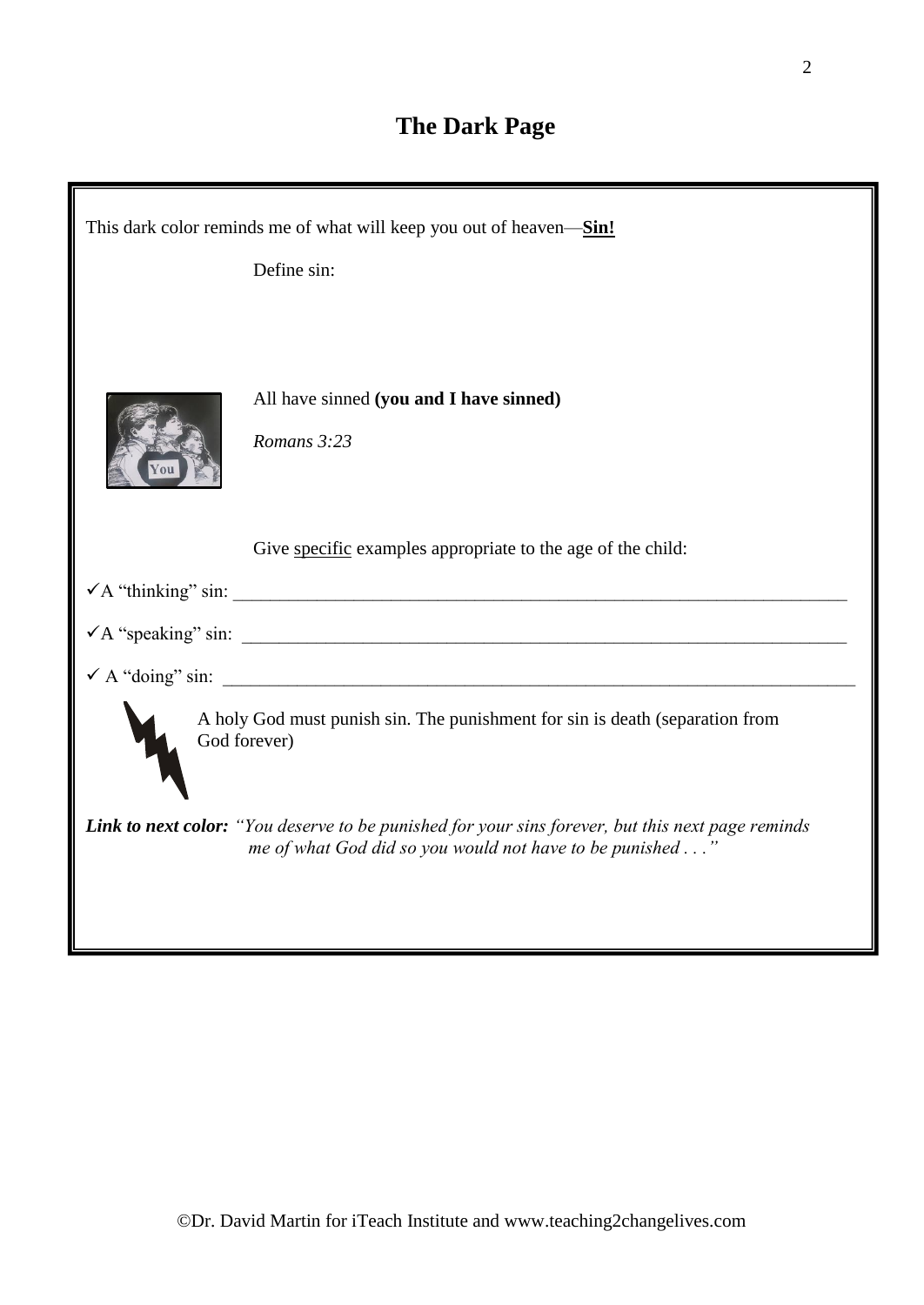### **The Red Page**

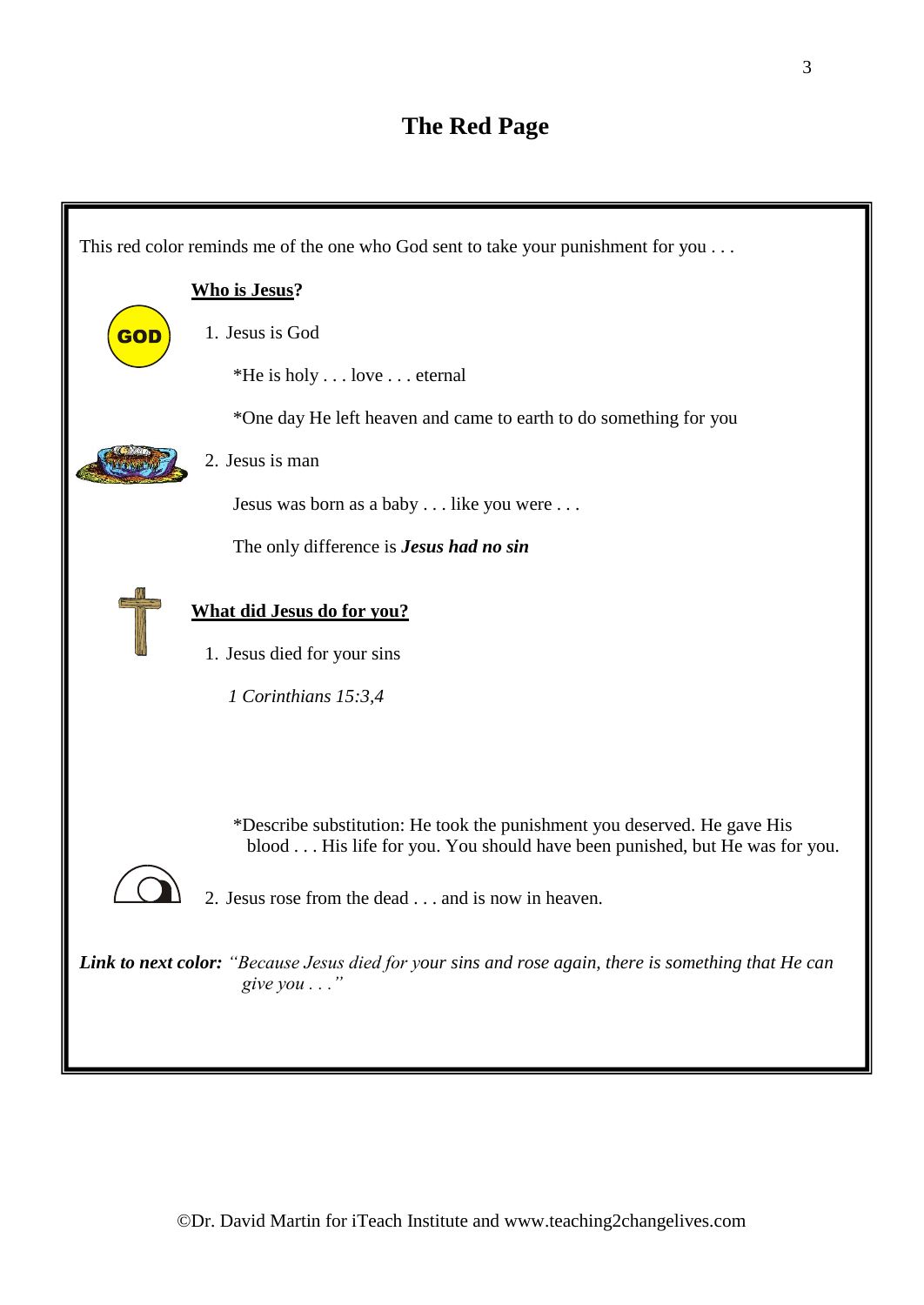### **The Clean Page**

This clean color reminds me of the special gift Jesus wants to give you today . . . **Describe the new clean life** This is a new kind of life that He wants to give you. It's the kind of life that: 1. You need to get into heaven 2. Gives you power to say "no" to sin and temptation 3. Gives you power to say "yes" to things that please God 4. Lasts forever **Explain a condition/promise verse on salvation** *Verse Condition Promise* John 3:16 John 1:12 Acts 16:31

\*To Believe on Jesus means you need to:

**Admit** . . . you have sinned **Believe** . . . Jesus died for your sins **Choose** . . . for Him to give you a new clean life

\*When you believe in Jesus . . . He will keep His promise from the verse.

 *Would you like to believe on Jesus right now?*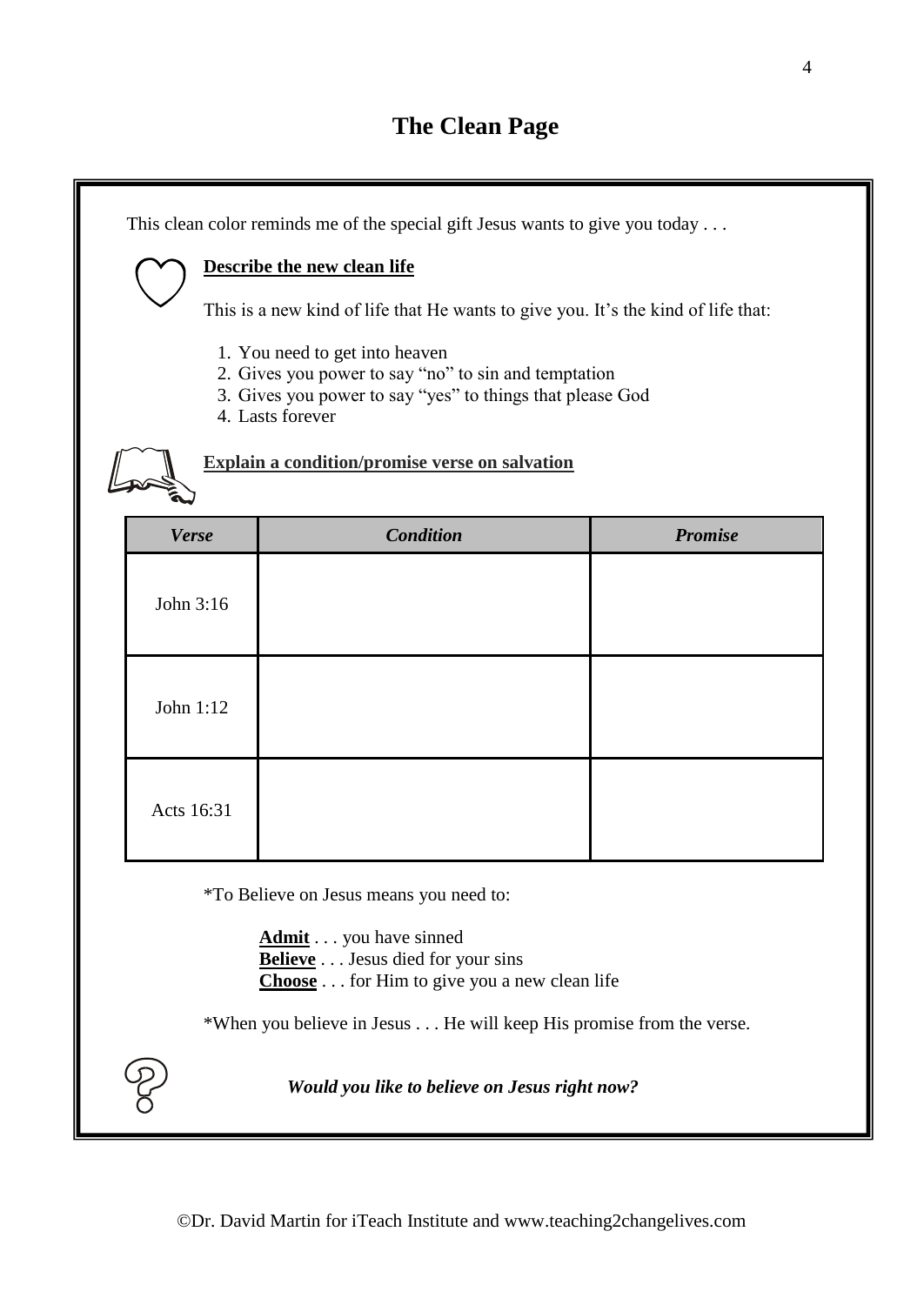#### *Counseling for Salvation*

The purpose of counseling a person for salvation is for you to discover what his understanding is of the message that you have shared up to the invitation question. It is where you change your approach from teaching truths to asking *thinking questions* that will reveal his readiness to make a personal decision for Christ. It is also a time where you can correct any misunderstandings or answer any further questions he may have about what you have shared. Before you ask this person to pray to receive eternal life, you need to make sure that he:



- $\checkmark$  Admits he is a sinner
- ✓Believes Christ died for his sins (took his place)
- $\checkmark$  Is ready to choose to receive the new life through faith in Christ

Ask thinking questions that will reveal whether or not the person understands:

 (1) His need to receive Jesus and this new life. Start with one of the following questions (appropriate for your condition/promise verse), and continue asking thinking questions until he admits he is a sinner. If he is not willing to admit this, he is not ready to receive Christ yet.

\**"Why do you want to receive this new clean life?"*

| $*L_{\text{obs}} 1.12$<br>,,,,, , , , , |  |  |
|-----------------------------------------|--|--|
|                                         |  |  |

*\*Acts 16:31 \_\_\_\_\_\_\_\_\_\_\_\_\_\_\_\_\_\_\_\_\_\_\_\_\_\_\_\_\_\_\_\_\_\_\_\_\_\_\_\_\_\_\_\_\_\_\_\_\_\_\_\_\_\_\_\_\_\_\_\_\_*

*\*Romans 10:13 \_\_\_\_\_\_\_\_\_\_\_\_\_\_\_\_\_\_\_\_\_\_\_\_\_\_\_\_\_\_\_\_\_\_\_\_\_\_\_\_\_\_\_\_\_\_\_\_\_\_\_\_\_\_\_\_\_\_* (Use the terms found in the condition/promise verse that you used on the clean page)

(2) His belief that Jesus (the God-Man) died as his substitute

*"What did Jesus do for you?*

Continue asking *thinking questions* until the person expresses his understanding that Christ fully paid for his sins on the cross as his substitute.

 (3) His understanding of how the new clean life is received and his willingness to make that choice now

\**"How do you receive this new clean life?"* (or whatever the promise is from your condition/promise verse)

*\**If necessary, show your condition/promise verse again and ask, *"What does it say you must do?"*

*\*"What does it mean to believe on Jesus* (from the condition; show the colors for each)*?"*  $\rightarrow$ Admit what?

 *→Believe what?* 

 $\rightarrow Choose$  what?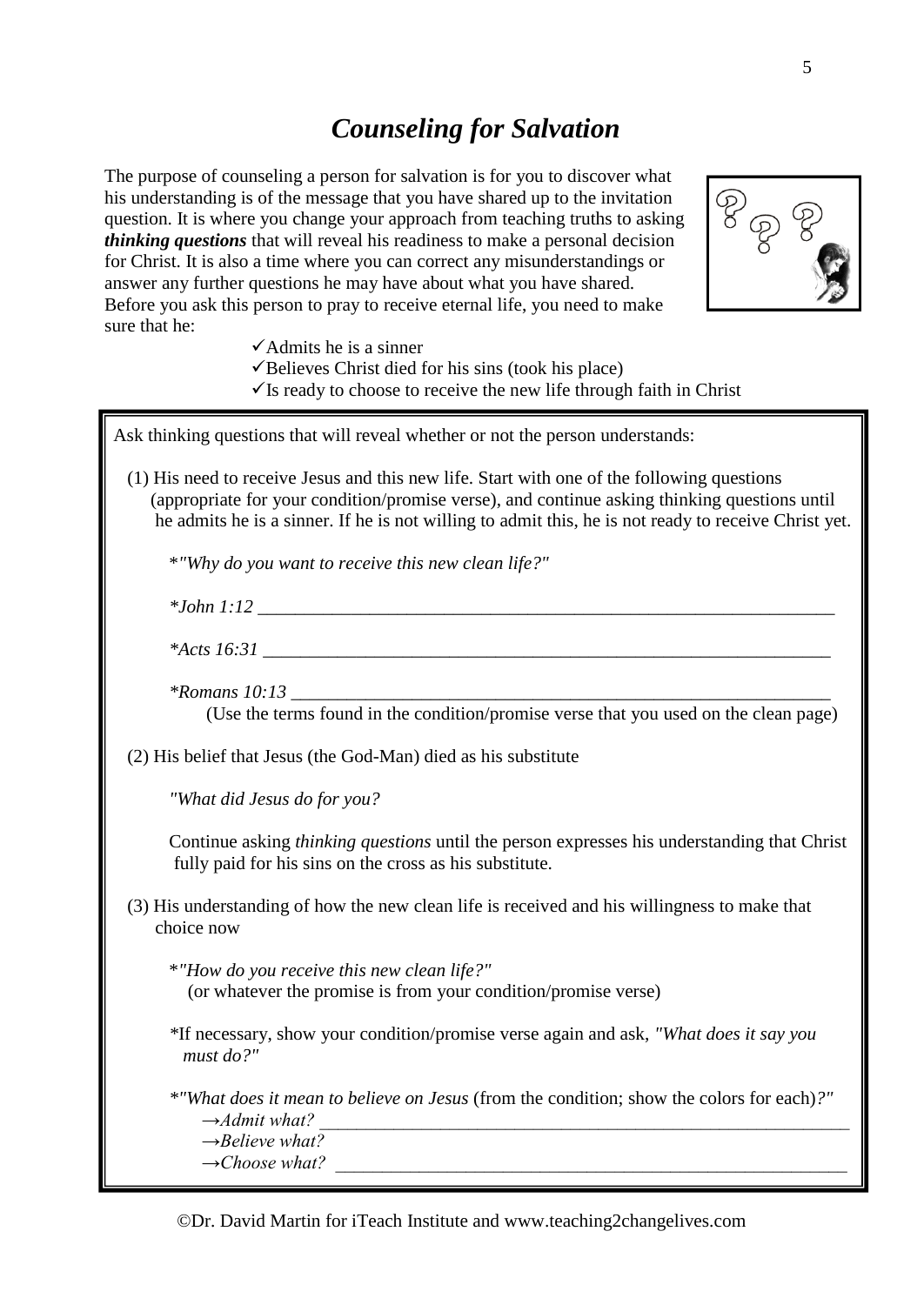# *Counseling for Assurance*

Many Believers of all ages have shared how doubts about their salvation hindered their spiritual growth and gave them great anguish. One of the main reasons for this is that many based their assurance on their feelings or on what others said to them. The purpose of counseling a person for assurance of salvation is to help him learn to base his assurance of eternal life on biblical truth rather than on his feelings or comments from



others. Your goal is to help the person accept the truth that if he truly believed on the Lord Jesus (the condition), then God did what He said He would do (the promise).

| <b>Verse</b> | <b>Question</b>                 | <b>Expected Response</b> |
|--------------|---------------------------------|--------------------------|
| John 3:16    | "What did God just give you?"   | Eternal life             |
| Acts 10:43   | "What did God just do for you?" | Forgave me               |
| Acts 16:31   |                                 |                          |
| Romans 10:13 |                                 |                          |

\*If he does not know how to answer, or if he answers incorrectly, show him the condition/promise verse and ask: *"What did He say He would do if you believed?"*

\*When he answers correctly, go to the next question:

(2) *"How do you know that happened?"*

Answers will vary, but you want to guide him to the right response (so that his assurance is based on God's promise).

| <b>Possible Response</b> | <b>Counselor's Response</b>                    |
|--------------------------|------------------------------------------------|
| "You told me"            | "Yes, because God tells me"                    |
| "I'm not sure"           | Show the verse; "What did God promise?"        |
| "I feel happy inside"    | "Feelings may change, but God's promise won't" |

Give additional assurance (if needed, or if time allows)

- ♦ Let the person put his name in the condition/promise verse
- ♦ Show Hebrews 13:5 (using his five fingers to remember the promise)